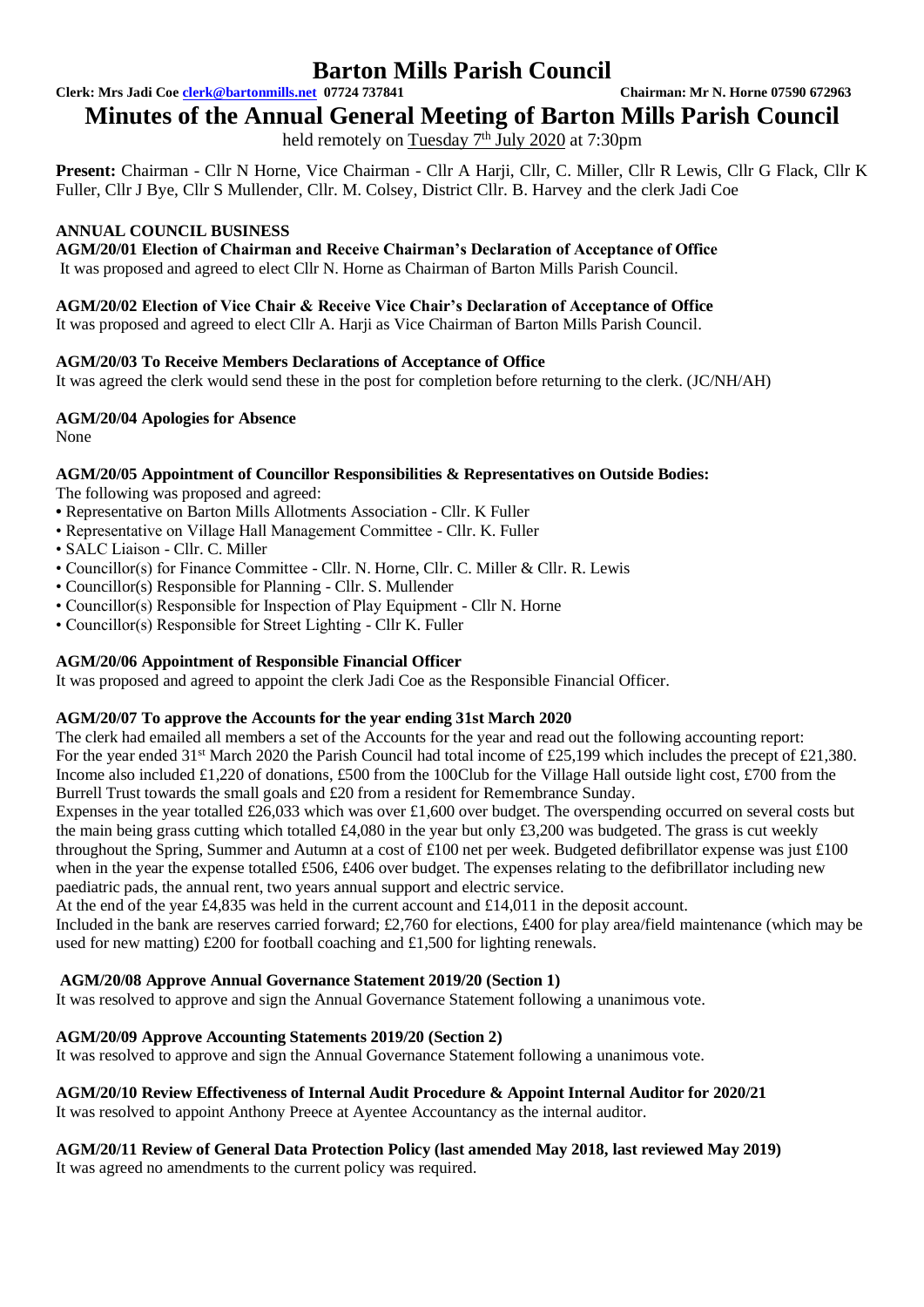**Clerk: Mrs Jadi Coe [clerk@bartonmills.net](mailto:clerk@bartonmills.net) 07724 737841 Chairman: Mr N. Horne 07590 672963 AGM/20/12 Review of Data Audit and Risk Management Policy (last amended May 2018, last reviewed May 2019)** It was agreed to bring this item forward and for the clerk to draft amendments required to ensure safe keeping of data and for councillors to obtain data held if required. (JC) It was agreed the clerk could purchase two encrypted USB sticks to store and swap data. (JC)

### **AGM/20/13 Review of Standing Orders (last amended October 2018, last reviewed May 2019)**

It was agreed no amendments to the current Standing Orders were required.

#### **AGM/20/14 Review of Financial Regulations (last amended December 2018, last reviewed May 2019)**

It was agreed to review and bring this item forward following the introduction of online payments. (JC)

#### **Public Forum:**

No members of the public were in attendance

### **20/07/01 Accept and receive apologies for absence**

None

#### **20/07/02 Declarations of members interests**

None

#### **20/07/03 Minutes**

The minutes of the Parish Council Meetings dated 2<sup>nd</sup> June 2020 were proposed and agreed as a true record of the meeting held.

### **20/07/04 Police reports**

The following police report was received:

Suffolk Police are appealing for witnesses and dash cam footage following a fail to stop collision reported in Worlington yesterday afternoon (Sunday 5 July).

Police received a report that a two-vehicle collision had occurred on the B1102 Mildenhall Road at approximately 4pm between a silver Jaguar XJ and a second car that left the scene.

Both vehicles were travelling on the B1102 from Mildenhall/Barton Mills towards Worlington at the time of the collision. The driver of the silver Jaguar was treated for minor injuries.

The second vehicle, described as a blue, old style Jaguar, reportedly left the scene in the direction of Worlington. The vehicle would have sustained damage following the collision.

Police would like to speak to the driver of the second vehicle and any witnesses to the collision, including anyone who may have dash cam footage of the incident on the Mildenhall Road, just before or after 4pm on Sunday afternoon.

Anyone with any information about this incident or who may have information to assist the investigation is asked to contact Suffolk Police, quoting CAD reference number 280 of Sunday 5 July.

#### **20/07/05 County and District Councillors report**

Cllr B Harvey gave his monthly report and stated that village halls must ensure they comply to the current government guidelines before opening to the public.

## **20/07/06 Planning and Environment**

**General & For Consideration:**

None

**Tree Applications (for information only):**

DC/20/1006/TPO – tree reduction at Barton Hall, The Street, Barton Mills, IP28 6AW

**Applications awaiting West Suffolk decision and pending appeals:**

DC/20/0720/HH **-** (i) dropped kerb (ii) change front garden to block paved driveway at 31 Church Meadow, Barton Mills, IP28 6AR *– pending at 6 th July 2020*

DC/20/0740/FUL – 1 dwelling at The Old Maltings, The Street, Barton Mills, IP28 6AA – *pending at 6 th July 2020*

DC/19/2448/LB – Listed building consent for s subdivision of existing unit to create 2 self-contained flats and orangery on west elevation, at The Manor, Newmarket Road, Barton Mills, IP28 6BL – *pending at 6 th July 2020*

DC/19/2447/FUL – Planning application, orangery on west elevation, at The Manor, Newmarket Road, Barton Mills, IP28 6BL *– pending at 6 th July 2020*

**Decided/approved (for information only):**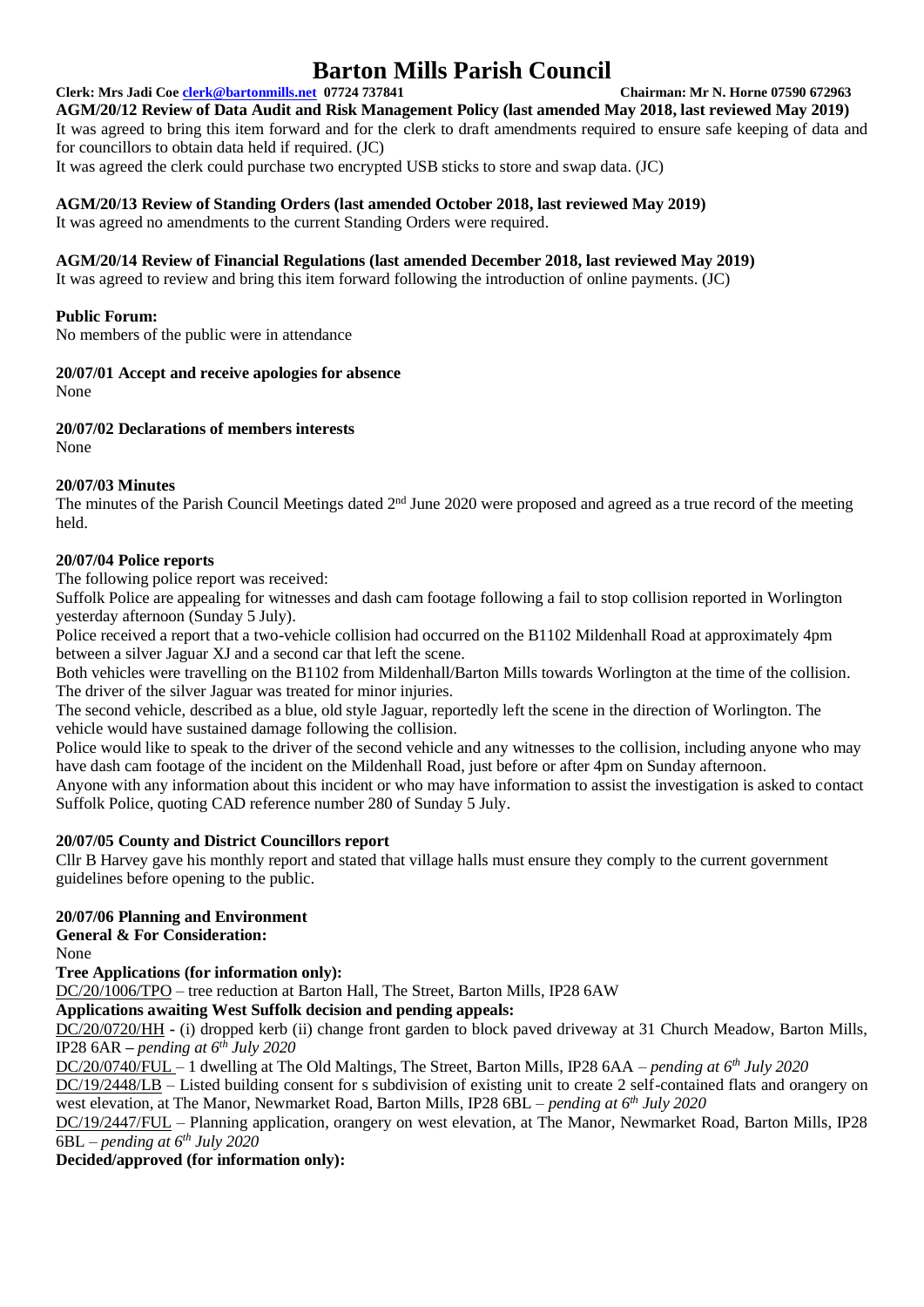#### **Clerk: Mrs Jadi Coe [clerk@bartonmills.net](mailto:clerk@bartonmills.net) 07724 737841 Chairman: Mr N. Horne 07590 672963**

DC/20/0405/HH - single storey side and rear extension (following demolition of existing conservatory) single storey front extension, raising roof structure to create habitable living space and demolition of existing garage at 12 Worlington Road, Barton Mills, IP28 7DY *– approved 18th June 2020*

DC/20/0667/ADV – advertisement application – 3 digital free standing signs and 1 digital booth screen at McDonalds, Fiveways, Roundabout, Barton Mills, Suffolk, IP28 6AE – *approved 11th June 2020*

DC/20/0610/HH - (i) single storey rear extension (ii) alterations to existing detached garage including a two-storey side extension and addition of a pitched roof to create a first-floor studio with balcony (iii) alterations to existing access (iv) 1.8 metre fence and gates to front (v) material changes to the existing dwelling and garage to a render finish with grey slate tiles at The Willows 36 Mildenhall Road, Barton Mills, IP28 6BD – *approved 23rd June 2020*

DC/20/0683/HH - (i) Repair garage roof with slate (following removal of existing steel roof) (ii) repair rear timber garage wall and re-clad in fibre board (iii) removal of part of boundary fence to create a new vehicular access with driveway at 1 Church Lane, Barton Mills, IP28 6AU *- approved 24th June 2020*

#### **20/07/07 Clerk's Report & Matters Arising from the Minutes of the Last Meeting (For Info Only)**

The clerk reported that permission was granted for a resident to use the playing fields for a small family party following no councillor objections and the resident completing the permission form.

#### **20/07/08 Correspondence**

The clerk reported that Suffolk County Council contacted the Parish Council asking whether the Parish along with other Parishes wished to be included in a briefing in regards to the extension of Mildenhall.

Cllr N. Horne and Cllr. S Mullender agreed to be included in the briefing. (NH/SM)

A member from Barton Mills Football Club has asked whether the Football Club can still hold the bank holiday car boot in August to raise funds for the club.

It was agreed that the Parish Council would allow Barton Mills Football Club to use the field to hold a car boot only if the Football Club adhered to the current government guidelines when planning and holding the car boot, that they carry out a risk assessment which is to be made available for the Parish Council to view and that the Football Club seek to provide toilets for public use if possible (BMFC to liaise with the Village Hall).

#### **20/07/09 Parish Matters**

#### 20/07/09.1 Exception site on Newmarket Road update

A draft site map had been received which was distributed to all members prior to the meeting, the members discussed the plan, including the need for some bungalows, more visitor parking spaces and changes to some of the proposed parking spaces. It was agreed suggested amendments would be made by councillors which would be made available to all members to view again before sending back to Havebury Housing.

20/07/09.2 Maintenance of Assets

a) Lighting

It was reported a light in Manor View was still not working.

The clerk is to chase the information regarding this repair and how it was damaged. (JC)

It was reported a light in Church Meadows was on all day, the clerk agreed to report this. (JC)

Cllr. K Fuller agreed to produce a lighting statement in order for the Parish Council to have a plan to replace older street lights in the upcoming years. (KF)

b) Other

It was reported that pot holes had formed on Newmarket Road, it was agreed the clerk would send Cllr. J. Bye details on how to report this to Suffolk County Council. (JC/JB)

#### 20/07/09.3 Substation update

The clerk reported the Solicitor at Bendall and Sons returned to work on  $1<sup>st</sup>$  July, and she has since then requested an update, Savills have been in contact and they have been informed of this.

Bendall and Sons have given the following update:

*I have now had an opportunity of perusing the draft Lease supplied by Eastern Power Networks Solicitors The Lease refers to a plan, which I do not believe we have previously seen and I have therefore requested a copy of the same I will revert to you when this has been received.*

20/07/09.4 Issues and complaints regarding the playing fields

It was agreed to continue to use the website and Facebook page to remind users about littering on the field.

It has been reported a local football team have been training on the field after permission was given by a member of Barton Mills Football Club. The clerk has contacted Barton Mills Football Club to inform them they cannot give such permission and they have now informed the local team of this.

It was suggested that the Football Club could move the pitch 90degrees to ensure even pitch use, as the field was being used more than usual.